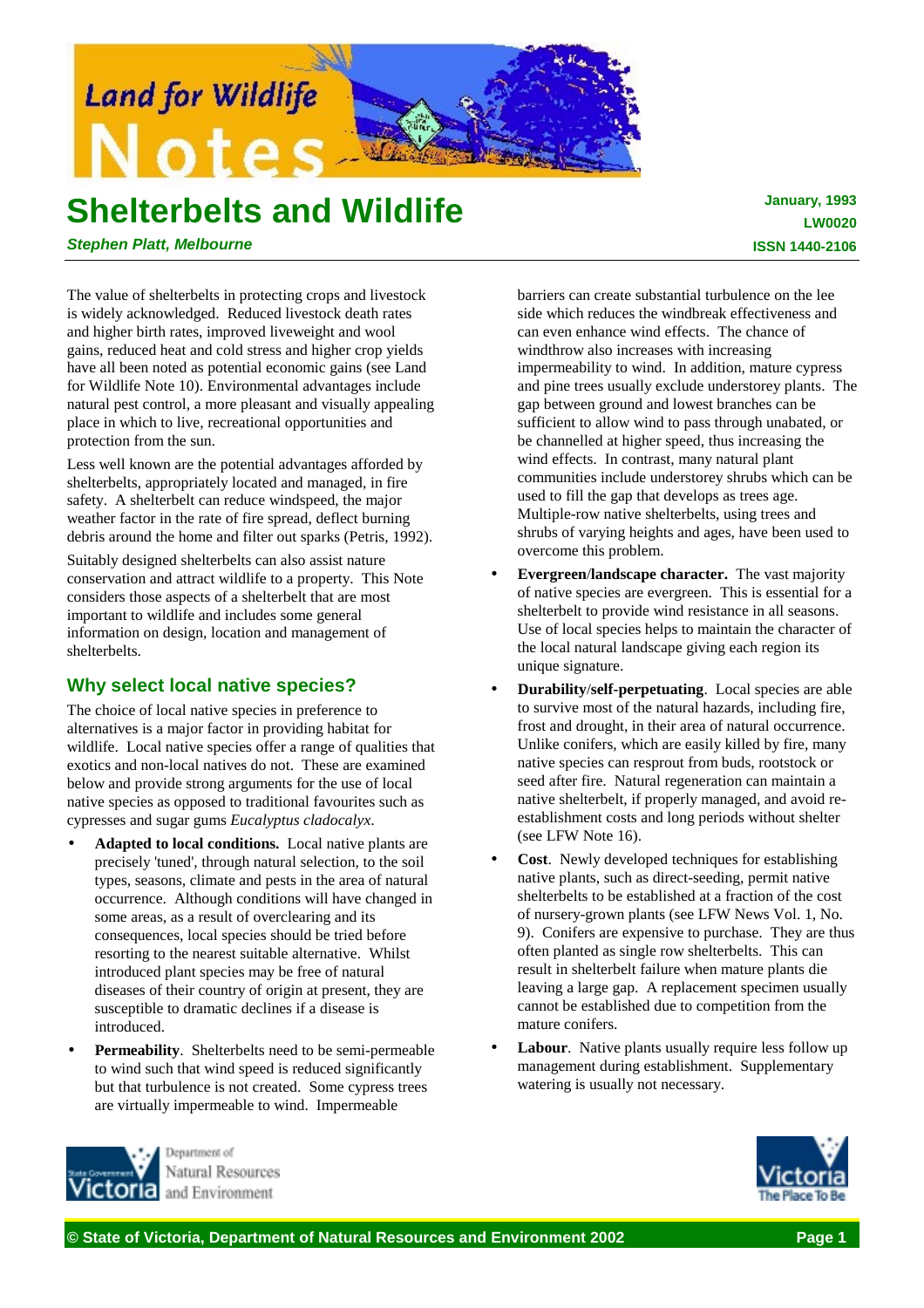- **Wildlife and natural pest control**. Wildlife will be attracted to local native species and can provide natural pest control of agricultural pest species. For example, ibis feed on crickets, grasshoppers, beetle larvae and caterpillars, consuming about 200 grams of insects each per day. Bats may eat up to two thirds of their body weight in insects per night. Magpies consume scarabs, weevils and other pasture pests. Hence, wildlife and native invertebrates protect the shelterbelt by providing biological control of problem species (e.g. Christmas beetles, psyllids) directly through predation and by spreading parasites and diseases. Local native species can supplement the existing nature reserve network and attract wildlife to a property. Cypress and pine trees have value as habitat for very few native species. Local species provide the diversity of flowering times and continuous litterfall to which native wildlife is adapted. Native vegetation has a much higher diversity of invertebrate fauna than pine plantations (Ahern and Yen 1977)
- **Weed potential**. Many plants introduced from outside their natural range (e.g. *Pinus radiata*) may respond by rapidly colonising areas, such as natural bushland, in which they are not wanted. There are suitable local species that are non-invasive and can be used in place of potentially dangerous weeds. For example, Kurrajong *Brachychiton populneus* or Blackwood *Acacia melanoxylon* provide the same dense foliage and height as Sweet Pittosporum *Pittosporum undulatum* or Monterey pine *Pinus radiata* which are very serious environmental weeds (Carr et al 1992).
- **Wood**. Many Victorian eucalypts, and some other native species, produce excellent timber and firewood (Land for Wildlife Note 19, 1992). In comparison, cypress and many other exotic trees sometimes used in shelterbelts do not have the same utility.
- **Fire** "Traditionally, many shelterbelts have been planted with cypress trees. However, multiple rows of indigenous trees will often perform better as shelterbelt species. Many indigenous trees are often taller than cypresses, and subsequently provide more protection. Furthermore, most indigenous trees will also recover from fire, while cypresses are extremely susceptible to fire" (Petris, 1992).

There are a wide variety of local species from which to choose for establishing in a shelterbelt. Understorey species are also important.

# **General points on shelterbelt design**

A shelterbelt should present a semi-permeable barrier to wind. Dense shelterbelts can be used near but not adjacent to buildings to provide maximum protection from wind and airborne debris (Petris 1992, Simpfendorfer 1989). Open shelterbelts are usually recommended for protection of fields and crops.

A shelterbelt should be long and continuous, as turbulence occurs around ends, and preferably joined to other shelterbelts, woodlots or areas of natural vegetation. This avoids turbulence and 'funnels'.

It should be sloped or contoured to reduce turbulence. This can be achieved by placing smaller growing shrubs in front or species that will naturally contour, such as Melaleuca sp (subject to location). Continuous green foliage is required on the windward side of the shelterbelt extending from the ground level upwards.

Straight shelterbelts are not necessarily the best design. A shelterbelt along a meandering watercourse offers many pockets in which livestock can shelter, despite changes in wind direction. Refer to the references for more detail on shelterbelt design.

#### **Wildlife aspects of shelterbelt design**

Wider shelterbelts of mixed local native species, and shelterbelts that connect with larger areas of bushland, will be of greater benefit to wildlife than narrow strips of few species.

Shelterbelts need to be fenced to exclude livestock (other herbivores may also require exclusion, including rabbits, goats, horses, kangaroos and rabbits) but with optional access should the need arise for fire control or to allow livestock to shelter during extreme weather.

Tall eucalypts and other trees can provide perches and nest sites for birds including birds of prey and magpies that attack agricultural pests. Dense or prickly shrubs offer refuge to many species. Leaf litter, rocks and logs provide habitat for reptiles, echidnas, antechinus, thick-knees, etc. Nectar-producing trees and shrubs provide food for many birds and some mammals.

Warning: avoid using environmental weeds in shelterbelts. Carr et al. (1992) list 584 plant taxa that have been recorded as weeds of native vegetation. Environmental weeds can reduce the habitat value of bushland areas for wildlife and pose a long-term threat to native vegetation. Some also pose a risk to cleared pasture.

The same wildlife principles apply to shelterbelts as to woodlots. These principles are outlined in Land for Wildlife Note 19 'Woodlots and wildlife' and include: use of a diverse range of local native species, avoidance of pesticides and fertilizers, leaving some trees to reach old age and develop hollows, retention of ground litter except near buildings, and minimal disturbance by noise, vehicle movement or cultivation. Harvesting is undesirable in shelterbelts if it creates gaps in the vegetation. Selective logging may be suitable in some situations.

'Simple' shelterbelts of few species may attract Noisy Miners or other problem species.

## **Shelterbelt location - General points**

Suitable sites for shelterbelts should be chosen as part of the development of a Whole Farm Plan for the property (see Garrett, 1991, Land for Wildlife Note 21).